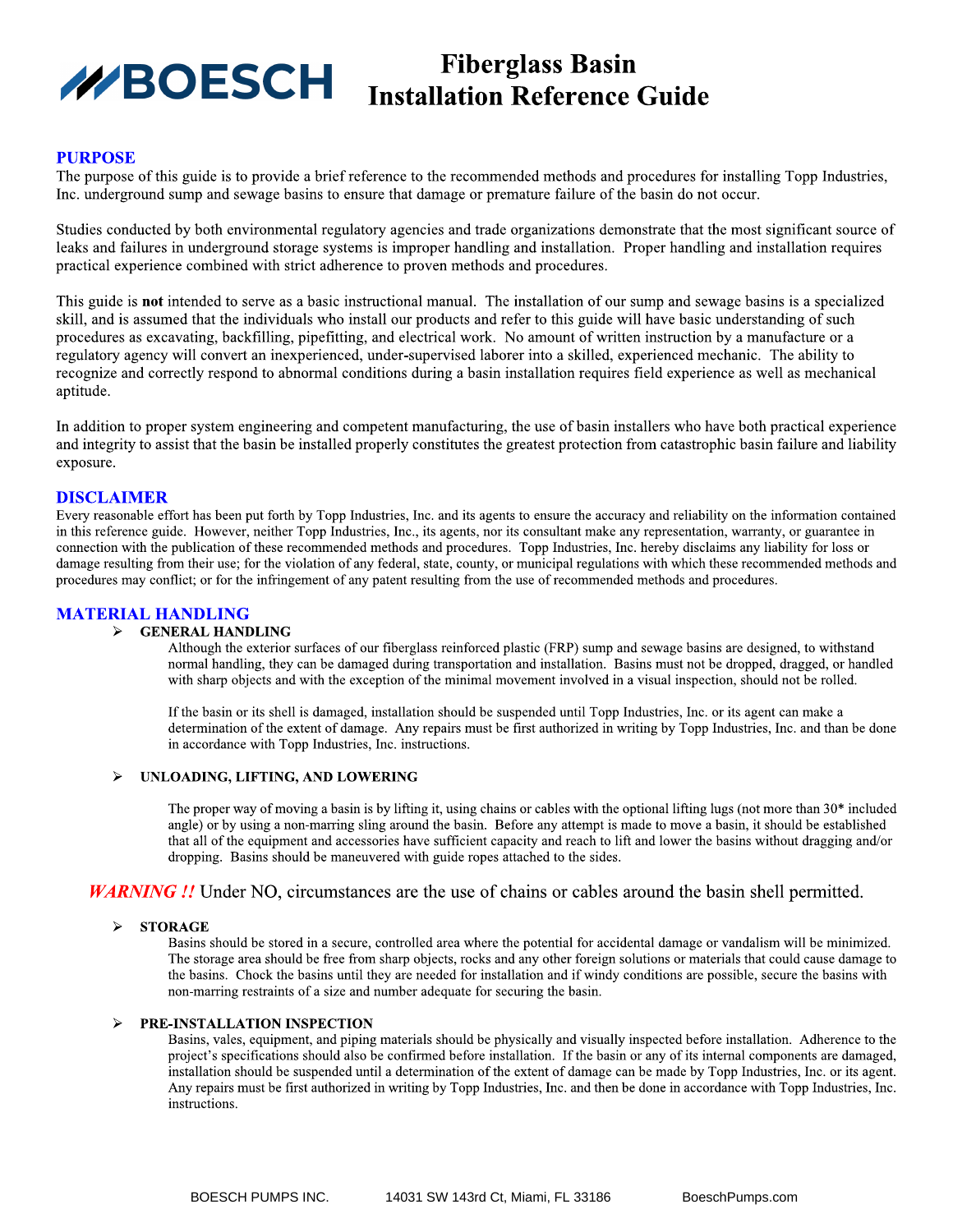

# **Fiberglass Basin BOESCH** Installation Reference Guide

## **EXCAVATING**

#### $\triangleright$  EXCAVATING

The excavation should provide adequate space for the basin, piping, and other buried equipment and for the replacement and compaction of backfill materials particularly around the basin walls. The size, shape and wall slope of the excavation should be determined by soil conditions, depth of excavation, shoring requirements, and if workers are required to enter the excavation, safety considerations and federal, sate, county, and municipal regulations.

## **WARNING** !! Locate all overhead and underground utilities before excavating

#### **LOCATION OF EXCAVATING**  $\blacktriangleright$

Excavation for an underground basin should be made with due care to avoid undermining foundations of existing structures and contact with underground utilities. In the absence of building codes or regulations, maintain a minimum distance of five feet plus a slope or  $45*$  from the bottom of the compacted sub-base to the bottom of the adjacent structures, foundations, footings, and property lines (as shown in the attached illustration). Additional distances may be required to assure that any loading carried or created by the foundations and supports cannot be transferred to the basins.

#### $\blacktriangleright$ **MAXIMUM BURIAL DEPTH**

If burial depth is greater than the basin height, contact Topp Industries, Inc. to determine if additional wall reinforcement is required and secure written authorization.

#### **HANDLING OF EXCAVATED MATERIALS**  $\blacktriangleright$

Excavated materials, which cannot be removed from the jobsite, should be carefully stored as far from the edge of the basin excavation as possible. Unless approved for use as backfill, excavation materials should be securely stored separate from the approved backfill materials.

#### **WORK AREA SAFETY**

Safe installation procedures shall be the sole responsibility of the basin installer. Work safety requirements are defined in U.S. Department of Labor 29 CFR part 1926, subpart P, Excavations.

#### **BACKFILLING**

#### $\triangleright$  GENERAL

Careful selection, placement, and compaction of approved backfill material is critical to a successful basin installation. Among the common problems associated with basin leaks and premature failures are:

- Use of incorrect backfill material
- Inadequate or improper placement or compaction
- Rocks, clods, or debris left in the excavation or basin  $\bullet$
- Voids under or around the perimeter of the basin
- Failure to prevent the migration of backfill materials

#### **PLACEMENT OF BASIN**

The bottom of the basin excavation should be covered with suitably with graded, leveled, and compacted backfill material to a depth of at least 12 inches (compacted sub-base). If a concrete hold-down/anti-flotation pad is required, this bedding can be reduced to a depth of at least 6 inches. The carefully lower the basin into the excavation and centered on the compacted backfill or concrete pad (see attached).

**WARNING** !! Placement of a basin on a concrete pad or compacted sub-base smaller than the total basin bottom area or on intermediate supports (saddles) will cause uneven distribution of loads. This may contribute to structural failure, and is never permitted.

#### **BACKFILL MATERIAL**  $\blacktriangleright$

Back fill material should be clean, well granulated, free flowing, non-corrosive, and inert. It should be free of ice, snow, debris, rock, or organic material, all of which could damage the tank and interfere with the compaction of the backfill material. The largest particles should not be larger than  $3/4$ ". Not more than  $3\%$  (by weight) should pass through a # 8 sieve, and the backfill material should conform to ASTM C-33, Paragraph 9.1 requirements. Approved backfill materials include:

- Pea Gravel, naturally rounded particles with a minimum diameter of 1/8" and a maximum diameter of 3/4".
- Crushed rock, washed and free-flowing angular particles between  $q/8$ " and  $1/2$ " in size.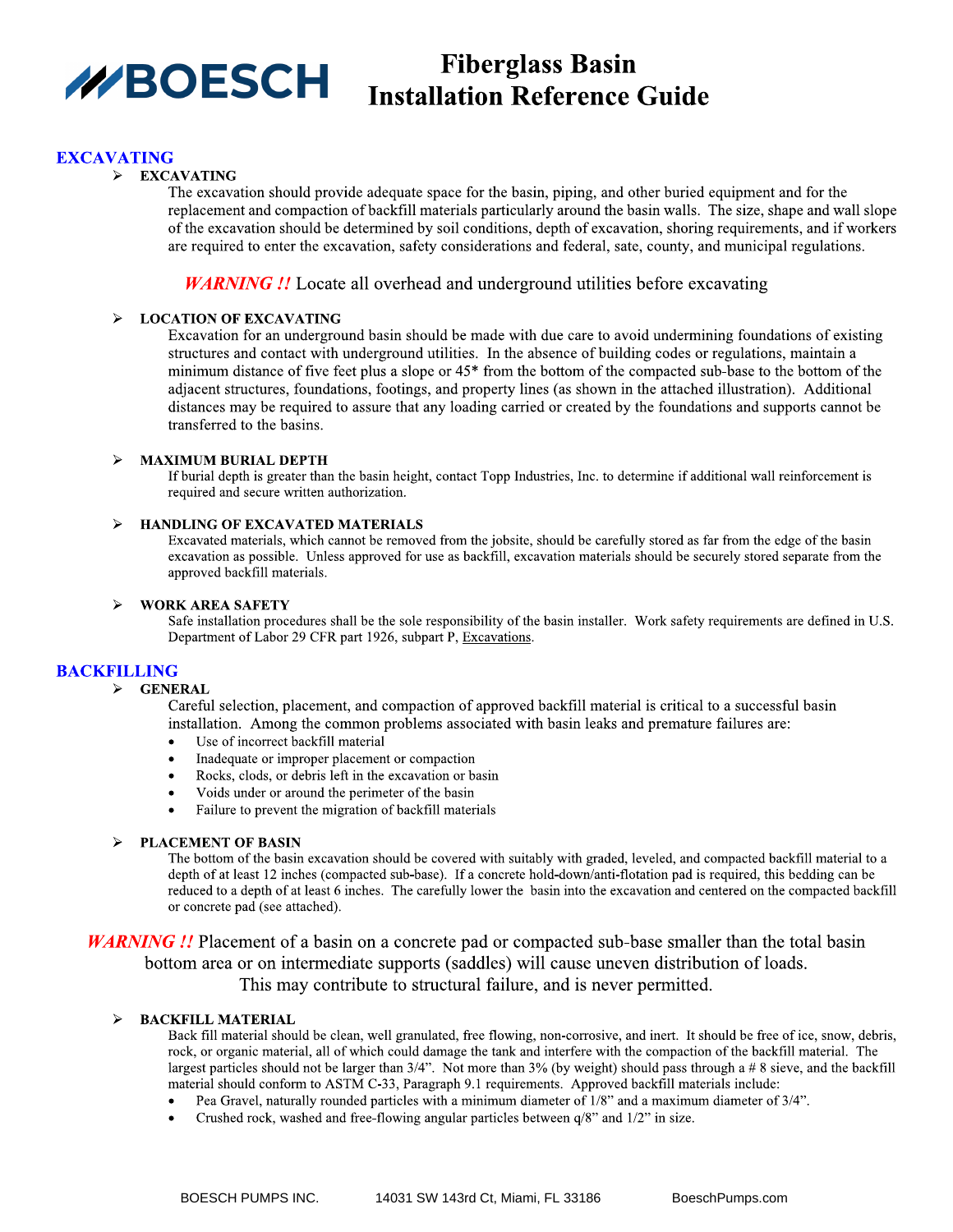# **Fiberglass Basin WBOESCH** Installation Reference Guide

#### **BACKFILLING** (continued)

#### PLACEMENT AND COMPACTION OF BACKFILL

Compaction of backfill materials should be adequate to ensure the support of the tank, and to prevent movement or settlement. Backfill materials should be placed in 12" lifts and compacted to a minimum soil modulus of 700 pounds per square inch (psi)

#### SUPPORTING PIPING, EQUIPMENT AND ACCESSORIES

Support for piping, equipment and other accessories must be provided during backfilling. Using the basin to support piping, equipment, cribbing, bracing, or blocking is never permitted. During backfilling, temporary supporting materials must be carefully installed and removed to prevent damage to the basin, piping, or equipment.

**WARNING!!** Using the basin to support any loading carried or created by piping, equipment, cribbing, bracing, or blocking is never permitted.

# **ANCHORAGE**

#### $\triangleright$  GENERAL

When basin installations are located in areas subject to high water tables or flooding, provisions should be made to prevent the basins, either empty or filled, from floating. The buoyancy force to be offset is determined primarily by the volume of the basin. The principle offsetting factors include:

- Backfill materials
- Concrete hold-down pad  $\bullet$
- $\ddot{\phantom{0}}$ Friction between the tank, backfill materials and the surrounding soil

#### **METHODS OF ANCHORAGE**

All methods of anchoring basins use the weight of the backfill materials to offset the buoyancy forces. The use of supplemental mechanical anchoring methods (a concrete hold-down pad) increases the amount of backfill ballast, which is mechnically, attached to the basin. The recommended method of attachment is to pour concrete grout over the basin's anti-floatation flange and concrete grout over the basin's anti-floatation flange and concrete hold-down pad (see attached illustration)

#### **ANCHORAGE REQUIREMENTS**

Requirements of anchorage, thickness of concrete hold-down pads, as well as the size of anchors and reinforcement must be calculated for each installation based on the environmental conditions of that specific installation.

**WARNING !!** Use "submerged" material weights when calculating anchorage requirements. Example: weight of concrete (150 ponds per cubic foot) minus the weight of the water (62.4 pounds per cubic foot) equals a "submerged" weight of 87.6 pounds per cubic foot.